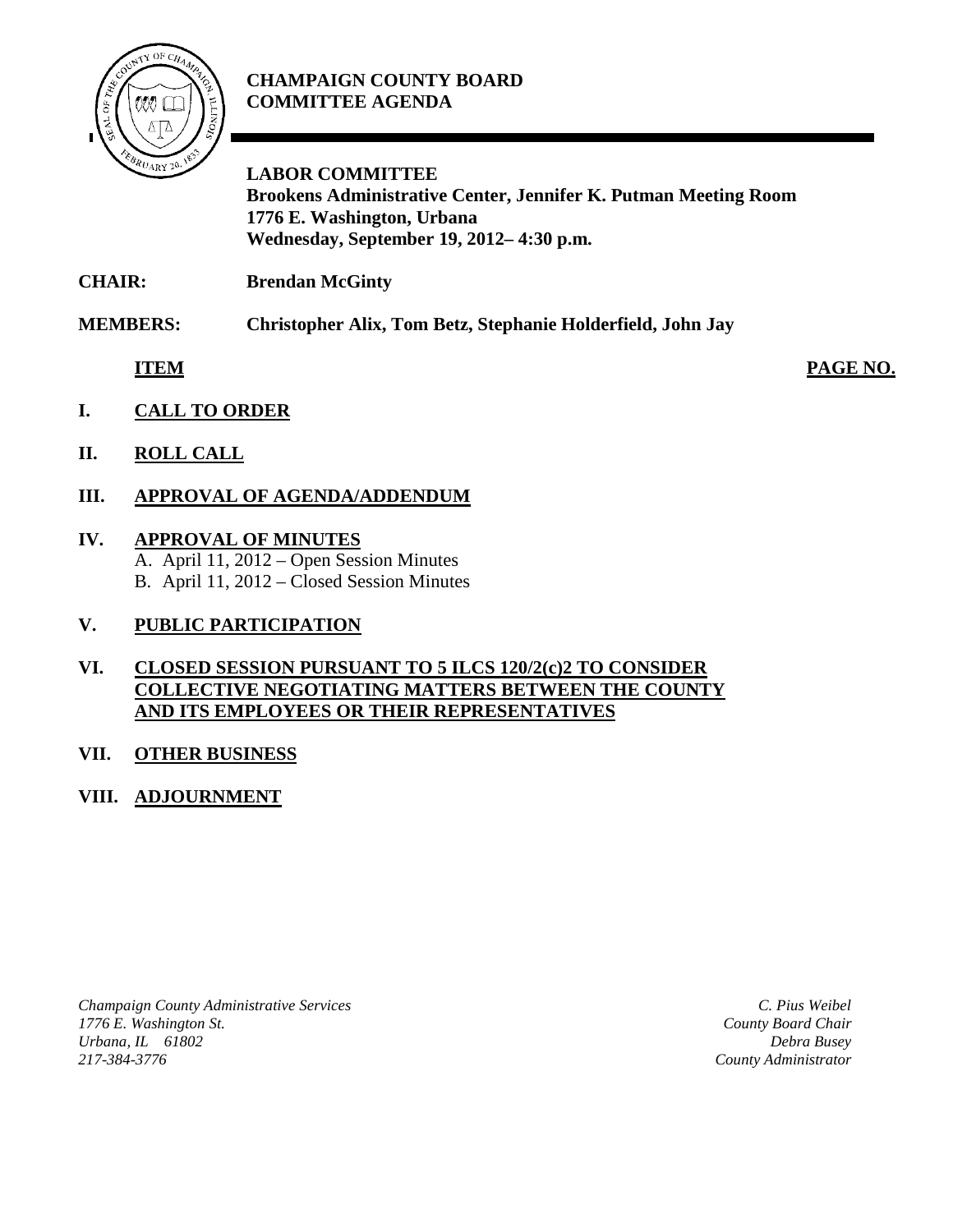| <b>CHAMPAIGN COUNTY BOARD</b><br><b>COMMITTEE MINUTES</b><br><b>LABOR COMMITTEE</b><br>Wednesday, April 11, 2012<br>Brookens Administrative Center, Jennifer K. Putman Meeting Room<br>1776 E. Washington St., Urbana |                                                                                                                                                                                                                                                                                                                                                                                                      |
|-----------------------------------------------------------------------------------------------------------------------------------------------------------------------------------------------------------------------|------------------------------------------------------------------------------------------------------------------------------------------------------------------------------------------------------------------------------------------------------------------------------------------------------------------------------------------------------------------------------------------------------|
|                                                                                                                                                                                                                       |                                                                                                                                                                                                                                                                                                                                                                                                      |
| <b>MEMBERS ABSENT:</b>                                                                                                                                                                                                | Christopher Alix                                                                                                                                                                                                                                                                                                                                                                                     |
| <b>OTHERS PRESENT:</b>                                                                                                                                                                                                | Deb Busey (County Administrator), Pattsi Petrie (County Board<br>member), Kay Rhodes (Administrative Assistant)                                                                                                                                                                                                                                                                                      |
| <b>Call to Order</b>                                                                                                                                                                                                  |                                                                                                                                                                                                                                                                                                                                                                                                      |
|                                                                                                                                                                                                                       | McGinty called the meeting to order at 4:31 p.m.                                                                                                                                                                                                                                                                                                                                                     |
| <b>Roll Call</b>                                                                                                                                                                                                      |                                                                                                                                                                                                                                                                                                                                                                                                      |
|                                                                                                                                                                                                                       | Betz, Holderfield, Jay, and McGinty were present, establishing the presence of a quorum.                                                                                                                                                                                                                                                                                                             |
| <b>Approval of Agenda/Addendum</b>                                                                                                                                                                                    |                                                                                                                                                                                                                                                                                                                                                                                                      |
| support.                                                                                                                                                                                                              | <b>MOTION</b> by Jay to approve the agenda; seconded by Betz. <b>Motion carried with unanimous</b>                                                                                                                                                                                                                                                                                                   |
| <b>Approval of Minutes</b>                                                                                                                                                                                            |                                                                                                                                                                                                                                                                                                                                                                                                      |
|                                                                                                                                                                                                                       | <b>OMNIBUS MOTION</b> by Betz to approve both the March 14, $2012 -$ Open Session & Closed<br>Session Minutes; seconded by Jay. Motion carried with unanimous support.                                                                                                                                                                                                                               |
| <b>Public Participation</b>                                                                                                                                                                                           |                                                                                                                                                                                                                                                                                                                                                                                                      |
| There was no public participation.                                                                                                                                                                                    |                                                                                                                                                                                                                                                                                                                                                                                                      |
| <b>REPRESENTATIVES</b>                                                                                                                                                                                                | CLOSED SESSION PURSUANT TO 5 ILCS 120/2(c)2 TO CONSIDER COLLECTIVE<br>NEGOTIATING MATTERS BETWEEN THE COUNTY AND ITS EMPLOYEES OR THEIR                                                                                                                                                                                                                                                              |
|                                                                                                                                                                                                                       | <b>MOTION</b> Betz to enter into closed session pursuant to 5 ILCS $120/2(c)$ to consider<br>collective negotiating matters between Champaign County and its employees or their representatives.<br>He further moved that the following individuals remain present: County Administrator, and<br>Administrative Assistant; seconded by Jay. Motion carried with a vote of 4 to 0. Betz, Holderfield, |